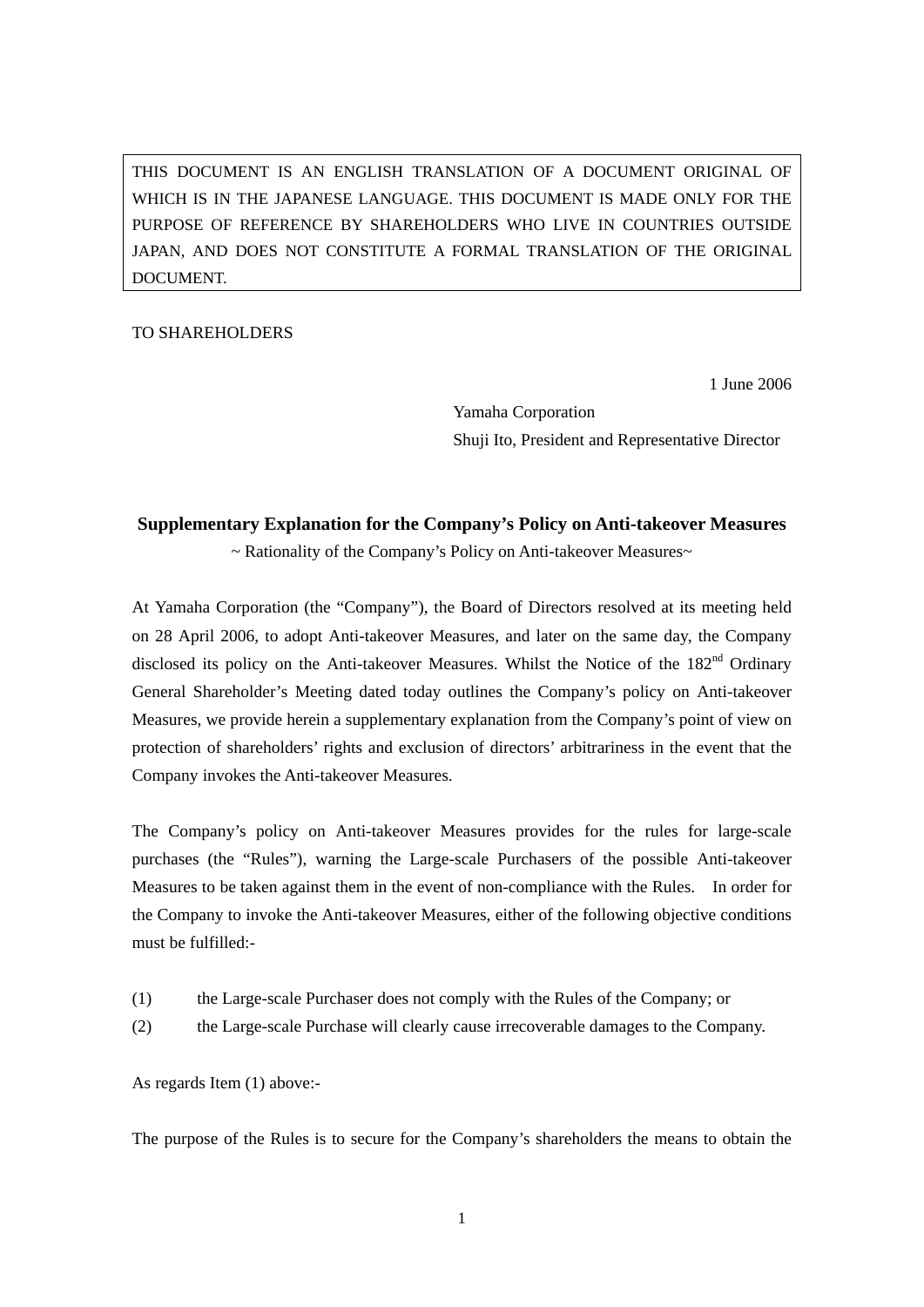adequate information and the time for making their decision as to whether or not the proposed Large-scale Purchase enhances the values of the Company and shareholders. The Company may assess or examine the relevant Large-scale Purchase, negotiate with the Large-scale Purchaser, or offer alternative plans to the Company's shareholders, but the basic stance of the Company is that it is the Company's shareholders who make the final decisions. Accordingly, the Company will not invoke the Anti-takeover Measures as long as the Large-scale Purchaser complies with the Rules. Furthermore, even in the event of non-compliance with the Rules by the Large-scale Purchaser, e.g. non-submission of the Large-scale Purchase Information requested by the Company, the Company will not immediately invoke Anti-takeover Measures if the Large-scale Purchaser does not commence the act of Large-scale Purchase.

In addition, whilst the Rules allows the Company to request for additional information or extend the Assessment Period, the Company in such cases is required to disclose the reason(s) why such additional information or extension of time is necessary, ensuring that the Company's actions are sufficiently reasonable to cope with any criticism from the Company's shareholders and investors.

As regards Item (2) above:-

In exceptional cases, the Company may invoke Anti-takeover Measures even if the Large-scale Purchaser complies with the Rules. The words "clearly cause irrecoverable damages" mean the situation where directors are required to take countermeasures so as to fulfill their duty of care as a good manager under the Company Law of Japan. That includes, for instance, the cases of protecting the Company against anti-social forces and countering green mailers.

We understand that it is a duty of the directors to take countermeasures in the aforesaid cases, regardless of whether the Company has adopted Anti-takeover Measures. We thus consider it rather inappropriate to state that countermeasures will not be taken as long as the Rules are complied with.

In the event that the Company invokes the Anti-takeover Measures, it is likely that the Large-scale Purchaser commences a legal action against the Company seeking an injunction. Therefore, our determination as to whether to invoke Anti-takeover Measures has to be sufficiently reasonable, and we will pay due respect to objective opinions from experts outside the Company.

It is to be noted that the Tokyo High Court in its recent ruling set out "four types of acts which clearly damages corporate or shareholder's values". However, a board of directors may, in